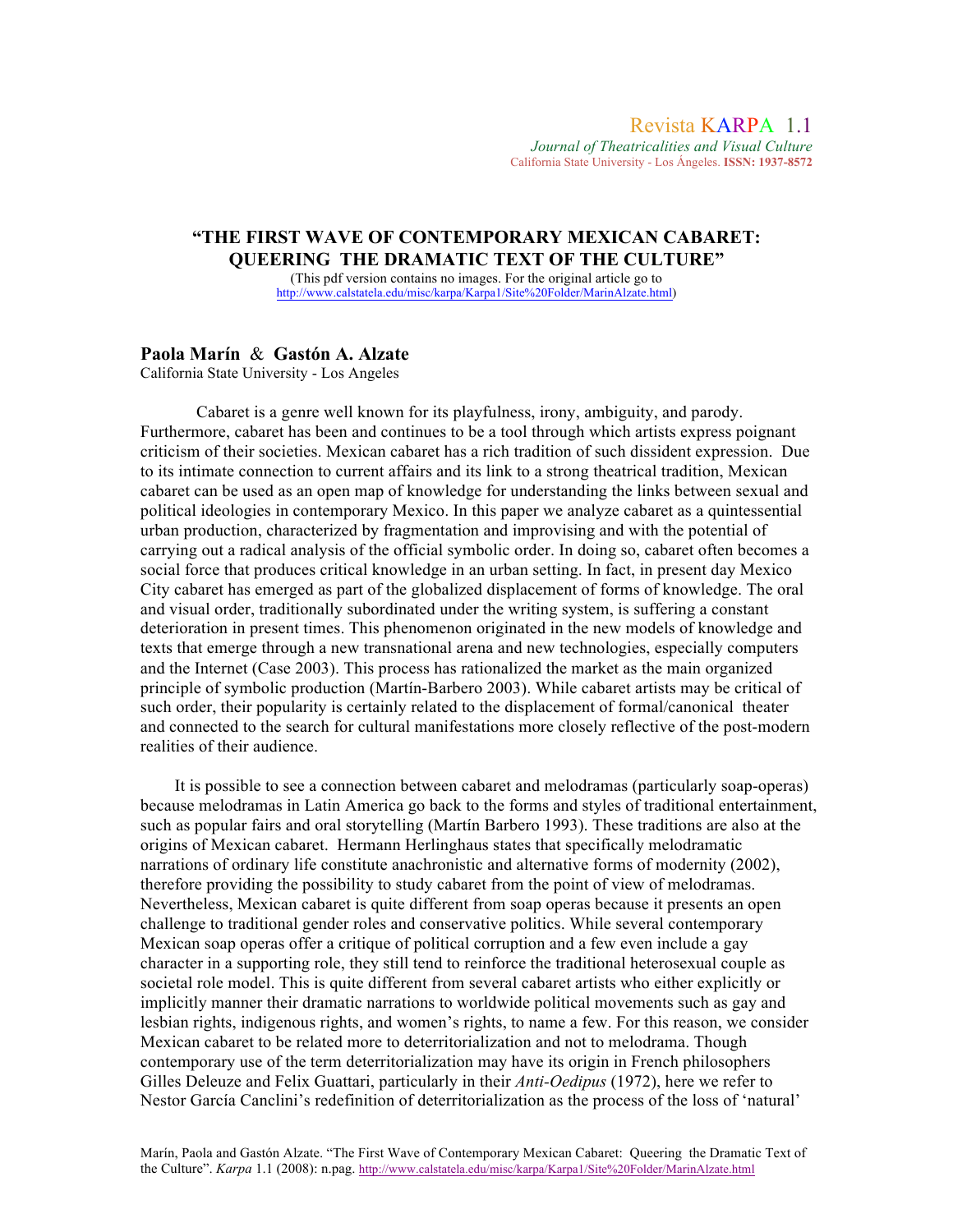relation of culture to geographical and social territories (*Hybrid Cultures*). By the end of this article, we will have shown that today's Mexican cabaret is a decentralized means of critical awareness that flows outside and inside the culture's official web of information and education. Mexican cabaret puts itself in a unique position by mixing entertainment and analytical knowledge while remaining part of the deterritorialized, fragmented experience of contemporary Mexican culture. Contrary to most Latin American postmodern entertainment productions, cabaret has emerged as an urban cultural manifestation operating almost entirely beyond the realm of technology.

 In order to illustrate the role cabaret plays in creating unorthodox dramatic text in Mexican culture, we will focus on five well-known Mexican cabaret artists whose work we consider to be challenging to the mainstream of sexual representation and political agendas. Astrid Hadad, Paquita "la del Barrio," Tito Vasconcelos, Jesusa Rodríguez, and Francisco García Escalante, known as "Francis,"(\*) are five artists whose cabarets offer a humorous and flexible space for the expression of sociopolitical and sexual dissidences.

 Whereas Hadad and Rodríguez are openly lesbian, and Vasconcelos and Rodríguez are very active in promoting Lesbian and Gay agendas, Paquita and Francis are critical of gender-based discrimination in a more individual and subjective manner. Despite their varying degrees of explicit or implicit radicalism, all five artists unveil the connections between compulsory heterosexism and political control in Mexican culture. At times their manner is mocking, while at other times they explore elements traditionally repressed by patriarchal culture; sometimes they even reproduce the very elements they wish to dispel (especially Francis).

 Another purpose of this article is to examine elements of Mexican popular culture with respect to contemporary artistic intentions. Although current Critical Theory has used the term hypertext in relation to the cyberspace and Internet culture, we use hyper dramatic text here to better define the open structure of cabaret: fragmented sketches that flow around a general topic without sharing necessarily a explicit unity. As part of a hypertext narrative, Mexican cabaret is a crossroads of many cultural levels, texts and genres, in which different cabaret sketches conform a decentralized mosaic of the culture. Whereas Francis and Paquita are self-made popular artists with no interest in belonging to the Fine Arts category, Hadad, Vasconcelos and Rodríguez have studied drama and often elaborate upon their shows by playing with elements from the Western canon. We are specifically interested in how Francis and Paquita are creating a personal fissure within mainstream neo-liberal popular culture. By creating new lyrics for the well-known Canción Ranchera, Paquita's performances challenge the perception that Mexican women are passive and submissive. She also confronts the omnipotent attitude of Mexican men. In Francis' show, she uses her position as a transvestite cabaret artist to challenge the contradiction between male "public" homophobia and "private" Mexican homosexuality. Additionally, we want to discuss how Hadad, Vasconcelos, and Rodríguez work is a reaction to an inflexible understanding of life, and to the denial of Mexico's diversity by the political and social elite, which characterize much of the city's commercial theater.

 Even though not all cabaret artists analyzed in this article are queer or sexually dissident (Paquita is a heterosexual singer), it is certain that all five challenge patriarchal Mexican culture, some in very explicit ways. Though they have all undergone a process of struggle and emergence in the last twenty years they have nevertheless been legitimized by the globalized Mexican entertainment market. Both Paquita and Francis have been invited to participate in soap operas and perform on television, though popular comedy shows mock them for either their public homosexuality (Francis) or their low-class, non-glamorous style (Paquita). We consider these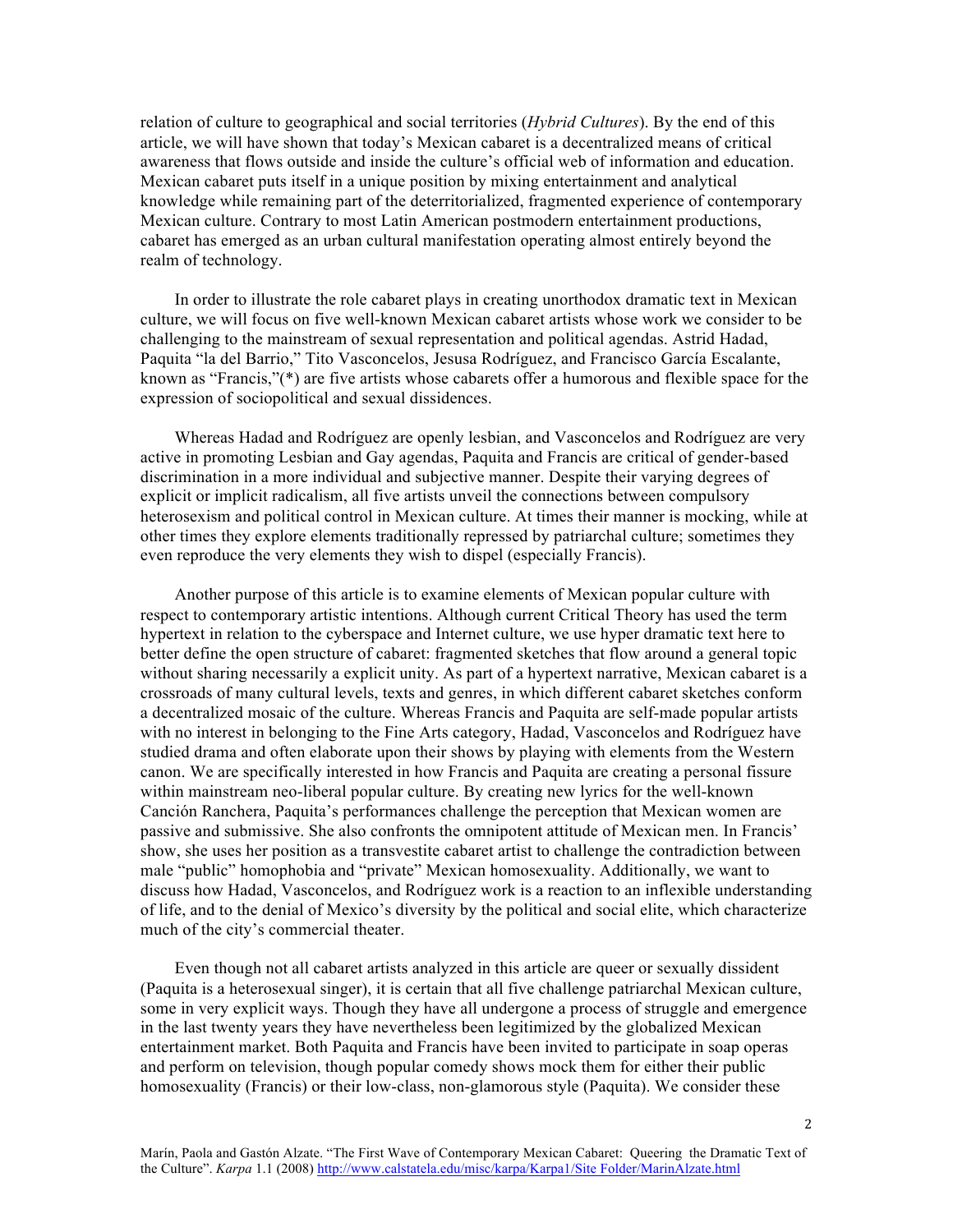artists to be part of a deviation or perversion of the sexual norm because they challenge predominant conceptions of gender and sexuality. Perversion is used here in the sense given to it by Teresa de Lauretis, who called it a "perverse desire." In De Lauretis' The Practice of Love: Lesbian Sexuality and Perverse Desire, the term "perverse desire" was created largely due to a reconsideration of the construction of lesbian desire through a revisit to Freud, Laplanche and Lacan. Nevertheless, this reconsideration broadens our understanding of all kinds of sexualities. As part of a post-structuralist movement of the 1990s Queer Theory gives the idea that identities are not fixed and do not determine who we are. In this way queerness suggests that it is meaningless to talk in general about "lesbians,' "gays," "women," or any other gender group, because subjectivities consist of many and complex cultural factors. This is why sexualities (normative or perverse) belonging to cultures supposedly located outside of the dominant economic sectors of the Western World are especially appropriate for analysis by queer theory. In consequence, queerness can exist as a subset of gay and lesbian cultures but need not be exclusively related to them (Doty). As David W. Foster asserts: "The so-called gay sensibility and its lesbian counterpart are necessarily queer (although lesbians and gays may in some contexts endorse the straight), but queerness is something larger than gayness and lesbianism." (1997) Consequently, in this research queerness is not just a synonym for gay and lesbian subalternities, because in this case cabaret performances impact and attract more than the gay or queer sector of Mexican society. The queerness, and queering they produce within the dramatic text of Mexican culture, is their deviation or perversion of the sexual norm as part of the deterritorialization and fragmentation such culture experiences today.

 There are two basic contexts that provide grounds for understanding contemporary performance shows in Mexico City. One is the theatrical tradition in which the artists we analyze are immersed, Teatro de Revista (Musical Review Theater), and Teatro de carpa (literally Tent Theater; similar to Street Theater). The second is the current atmosphere in Mexico regarding manifestations of resistance, discrimination and democratization in the political arena. Marginality, be it social, sexual, political, or economic, has found modes of cultural expression throughout the history of Mexico. The city has always had grand neighborhood festivities, family parties, dance clubs, cabarets, innumerous cantinas and especially splendid theaters. While Mexican cabaret goes back to the nineteenth century, it is only until the beginning of the twentieth century that Teatro de Revista, Teatro de Carpa, and Mexican-made films helped bringing together Mexicans from all social classes (Monsiváis 1999). The modern imaginary of the city began at that moment, the Golden Age of Mexican Cinema (1930-40), and specifically with the carpa. It is not coincidental that this is also a historical moment many performance artists try to recover. Although cabaret and Teatro de carpa are not uniquely Mexican, the circumstances as to how the Mexican carpa became a scenic space in which circus and frivolous theater were mixed are very particular to Mexico. The carpa was the marginal theater of the musical Revista of the twenties and thirties. In the same way it was the crucible where many artists who later went on to work in the Teatro de Revista and in the movies perfected their craft. These artists portrayed average Joes who had mastered the ability to play with words. Such is the case of Cantinflas; a famous carpa actor who overwhelmed audiences with long monologues that, while appearing educated, meant nothing (Pilcher). These characters depicted a very important subversive element typical of the carpa: because they were marginalized by the urban dynamics, they made fun of urban institutions and urbanites (Merlin). The carpa allowed Cantinflas and others like him to have theatrical space for cultural symbols of the low-classes and social outsiders: the leper, the bald/skinny/fat man, the provincial/illiterate country man, the diva, the prostitute, the drunkard, the stoner, all characters which spawned popular figures with similar exaggerated characteristics such as the well known Palillo, Tin Tan, Pedro Infante, or Ninón Sevilla.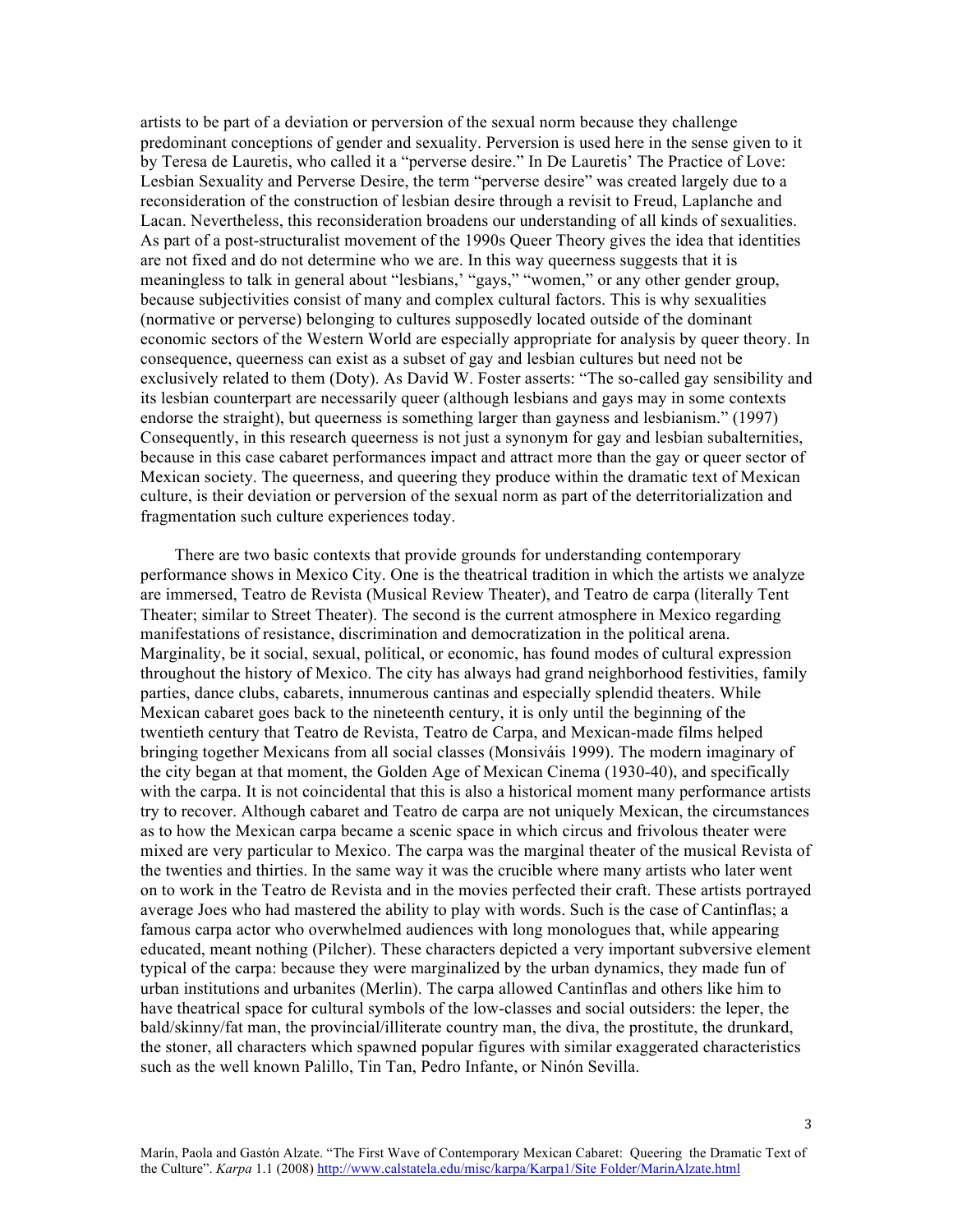Today, cabaret performance artists are developing multiform cultural productions in private owned or rented spaces that do not require governmental support. In this sense, they are all continuing a tradition. From the writings of Sor Juana to the present, theater as an art that relates to the present shows a strong conflict between a hegemonic society and the many subaltern segments of a population. Regarding women in Mexico, Jean Franco calls this conflict "the struggle for the power of interpretation" (Franco 1989, 87), which implies one's own rights need not be interpreted by anyone else. We can refer to this struggle for one's right to selfinterpretation by asking the fundamental question of Gayatri Spivak concerning the struggle for the voice ("Can the subaltern speak?"). Our research interprets this struggle for a voice as a struggle for a body, in other words, as a struggle for a less repressive social construction of the sexual self.

### **ASTRID HADAD**

 In Astrid Hadad's cabaret work, one can see how her performances are specifically related to the Diva figure of the 1940s Mexican cabaret and Musical Review Theaters. Hadad recovers the autonomous space of the Diva as a resistant theatrical space. The Diva was a model for all classes as they broke with conventions and found spaces for behaviors and ways of being that were previously inconceivable for women in Mexico (Constantino 1995). Hadad also is interested in combining these elements with a bellicose contact with the public. Instead of merely recreating the autonomous space of these Mexican women, Hadad intended to take the Diva figure on a new historical step toward non-masculine or anti-straight space. Her performances do, however, reflect a desire to recover historical lesbian singers such as Lucha Reyes. One could say that it was through the life of Reyes that Hadad found the most characteristic ingredients for her performances: the dramatization of the lyrics, a tough voice, an aggressive attitude toward the audience, and wearing Mexican national symbols on stage. Reyes liked to scandalize the public by incorporating Mexican symbols such as nopales or the Mexican Eagle into her outfit. Hadad has tried to maintain a cantina-like environment by promoting the ranchero aspects of the show, which include the rude manner in which she sings and interacts with the public.

 One of the purposes of Hadad's cultural representations is to overwhelm the audience with her artistic splendor. This baroque element comes from different traditional Mexican spheres such as religious icons, kitsch popular culture, and Musical Review Theatre. These components are based on sensuality, carnality, and the pleasures of musical and visual aesthetics. The necessity of these components is closely related to the desire of the artist to define her body as the show or the performance itself. One's perception of their body, however, is dependant upon his or her social and historical experience. Her cabaret looks for another rationale and a different combination of cultural elements that will create a contrasting order of knowledge, as did the baroque style in the 16th and 17th centuries. As an example, in 1992 she based her show La monja coronada on the visual iconography of colonial nuns. In the video performance Corazón Sangrante there is a segment in which Hadad appears as a sleeping Coatlicue, the goddess of all gods for Aztec culture. During her sleep, her body becomes Ixtacciuatl, the sleepy woman (also one of the volcanoes that surrounded Mexico City), and she then wakes up as the Virgin. The syncretism of her multiple costumes and habits allows Hadad to play with the hegemonic proposals that began during colonial times concerning women's bodies. At the same time the lyrics of the song correspond to a heartbroken woman who laments her abandonment and mistreatment by her man. This abandonment and mistreatment extends to include all the feminine aspects of Mexican history since the so-called "Discovery." All these meanings are implicit in the humorous and clever scene where Coatlicue becomes the Virgen de Guadalupe. These religious icons are, for Hadad, the foundations of the multifaceted identity of the Mexican people. They contain both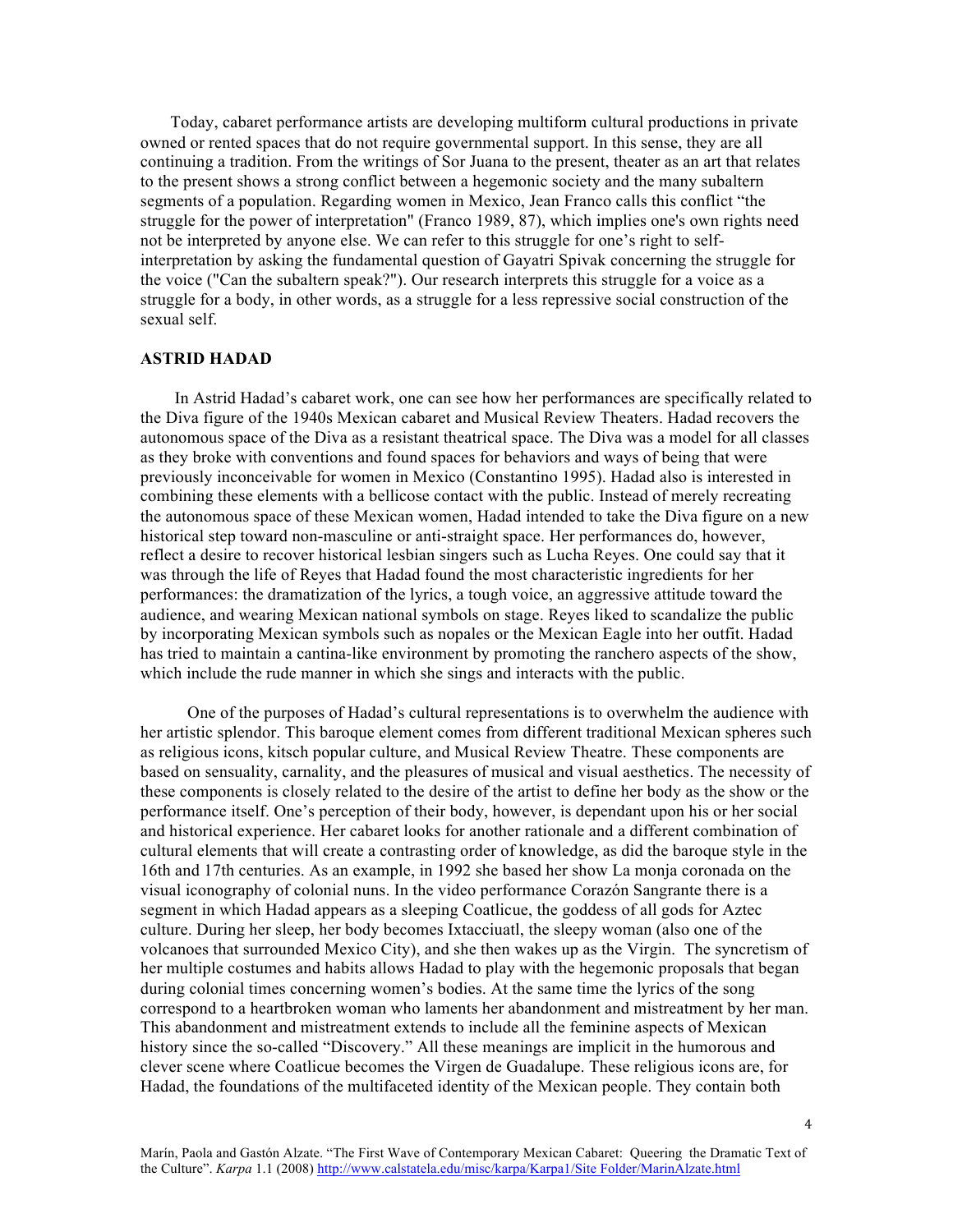regressive and progressive elements. Hadad makes these progressive elements more explicit and visible. Pecadora (2001) is a delightful example of this transformation of the non-progressive elements into something more healthy and liberating for Mexican women. Hadad knows that she performs within a Catholic culture, in which the division between religious and mainstream cultural icons is virtually nonexistent; they are one and the same. For this reason, Hadad uses a theatrical strategy of visibility that summarizes both the social construction of women, and the religious construction of saints, Jesus Christ, the Virgin of Guadalupe, and other Catholic icons. She resemantizes these hysterical and residual emblems from a progressive perspective. Paradoxically, by playing around with cultural icons Hadad also shows how she belongs to them, how to respect them, how to be part of them and, at the same time, how to resist the patriarchal ideology implicit in them.

 Hadad not only wants to offer the baroque style to her audience as a mix of indigenous and Hispanic heritages, but also as a contemporary mestizaje (myscegenation). In her show La Cuchilla (2003) Hadad mixes Ranchera songs with boleros, tangos, rumbas and Cuban sones. It is a hyper dramatic text of multiple musical periods and genres that are updated and resemanticized on her body. It is also a style that does not pretend to delve deeply into false dualism, such as the dualisms of rural culture versus urban culture or modern culture versus indigenous culture. In fact this is a dualism clearly maintained by the neo-liberal market approach. She may incorporate references to current political affairs in dressing for her performances, such as a hat with a Mexican eagle with the face of Salinas being screwed by the American eagle with the face of Clinton. (La multimamada, 1996) Not surprisingly, in the same show she also portrays Mexico as a woman's body being abused by its politicians. Hadad offered a similar dynamic with Bush, Blair and former president Aznar at the Forum Barcelona (2004).

 In the same way that there was a resemantization of the European Christian icons in Latin American Baroque, Hadad's performances queer the traditional and contemporary emblems and icons of Mexican culture. Through the use of mystical and profane elements, Hadad's cabaret shows the history of her lesbian body, the history of a multiple, diverse, and fragmented self, in other words, the history of Mexico.

#### **PAQUITA LA DEL BARRIO**

Francisca Viveros Barrandas, a popular singer from Veracruz, is well known for her blatantly rude on-stage performance style, which mostly includes insults and reprimands directed at men. Paquita refers to men in her lyrics as garbage: useless, cheap, ordinary, inferior, human trash. In fact, she is commonly recognized throughout Mexico for one of her most favorite sentences: ¿Me estás oyendo inútil? (Are you listening to me, good-for-nothing?) which Mexicans jokingly use in everyday conversation. Much of her popularity comes from the fact that despite her fame and riches, she remains an awkward and introverted woman seemingly unaffected by her status within Mexican popular culture. True to her humble lower-middle-class roots, Paquita is a shy woman who does not want to be a cabaret Diva like Hadad, but rather aims to be a popular ranchera singer. During performances, her appearance is that of a mature female singer who, despite her popularity as a performer, seems very uncomfortable on stage. An example of this is that she begins her show without any kind of preliminary introduction, starting right into song and usually ungracefully standing off-center on the stage.

 The fact that Paquita is singing from a point of view derived from the Mexican construction of heterosexual love (which enforces woman's position of submission and suffering) is significant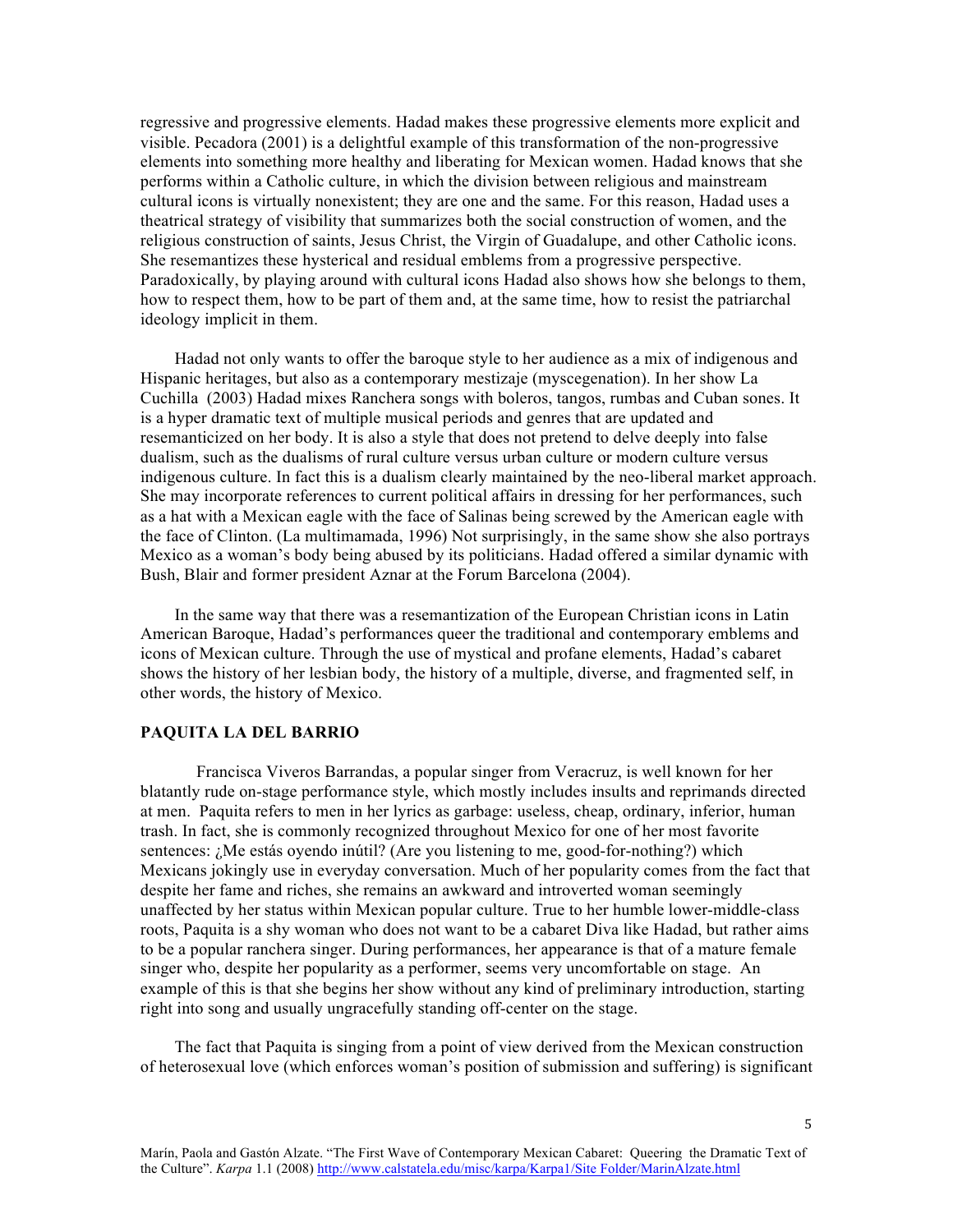because she displaces men from the center of the stage and challenges them by appropriating their role.

 As an old, overweight, angry female singer, Paquita utilizes her body as the center of her text. She changes the focus of the female body on stage, which in patriarchal societies is ubiquitously the site of sexuality. The sexuality Paquita's body proposes is, from the sophisticated point of view of Mexico City postmodern nightclubs and en vogue MTV singers, an "unattractive" sexuality. In Paquita's case, the male desire aroused by the sight of the female body does not occur. Paquita breaks this implicit negotiation with the audience. It is obvious how this lack of patriarchal customs affects men's attitudes at her cabaret. However, while the tables in Paquita's cabaret are filled almost exclusively by women (administrative assistants, housewives, executives, retail workers, feminist intellectuals), there are many male fans who know her lyrics by heart and sing along with her. The public, both male and female, is interested in Paquita's lyrics as cultural representations of feelings that the mainstream culture does not express (Foster). Paquita's popularity is a consequence of the excessive male desires projected upon female performers that have created an image of unreal and submissive women who always respond to men hysterically. The unusual title of some of her songs shows not only a deconstruction of the traditional system of representation of women, but also how these songs place women on an autonomous role. Songs such as Tres veces te engañé (Three times I cheated on you), or Bórrate (Get Lost) are already part of the Mexican traditional repertoire.

 Bodily difference has for century predisposed social structures by defining certain bodies as the norm, and defining those which fall outside the norm as 'Other,' with the degree of 'Otherness' being defined by the degree of deviance from the norm. As with many postmodern cultures, Latin America has created through mass media a fictional 'paradigm of humanity' into which some fit efficiently while others fit very poorly. Life outside the paradigm of humanity is likely to be characterized by loneliness and often cruelty (Clapton and Fitzgerald). This is why, although Paquita is a heterosexual singer, her cabaret is a queer dramatic production, because her audience is not entertained by the fulfillment of patriarchal desire, but rather it is the emancipation of the official version of the Mexican female body from the position of an 'Other' that captivates the audience. In this manner males and females alike are entrapped by Paquita's charismatic candor. Paquita's candid performance builds a net of codes and conventions from which women receive the cultural mechanisms to re-construct themselves as subjects. As opposed to theatrical objects, a subject exists at the intersection of cultural symbols and practices and can remold a system of signs (Case 1988).

 It is important to recognize the reception phenomena in which Paquita's performance has been produced. These phenomena help us understanding the position of a marginal cabaret within certain socio-historic transformations. If we look at the critical comments Paquita has received from the beginning, we find that there has been a consistent trend toward her legitimization. Although her artistic project was initially made for a barrio cabaret audience, after 25 years her shows have seduced the hegemonic media. Televisa and TV Azteca in Mexico, and Univisión in the USA control the aesthetics of all Latino dominant cultural productions. It is clear that there has been a transformation of Paquita's critical discourse since her beginnings. A great part of this critical reterritorialization of her production started when Pedro Almodovar invited her to Spain in 1980. This relationship was the beginning of Paquita's legitimatization within the broader cultural movement of the 80s and 90s from which new camp codes and aesthetics erupted in the Hispanic world. At the end of the 1980s, Almodovar's cinematographic productions introduced references to Spanish and Latin American queer and kitsch culture that in turn changed the Latin American perception and understanding of Paquita's cabaret.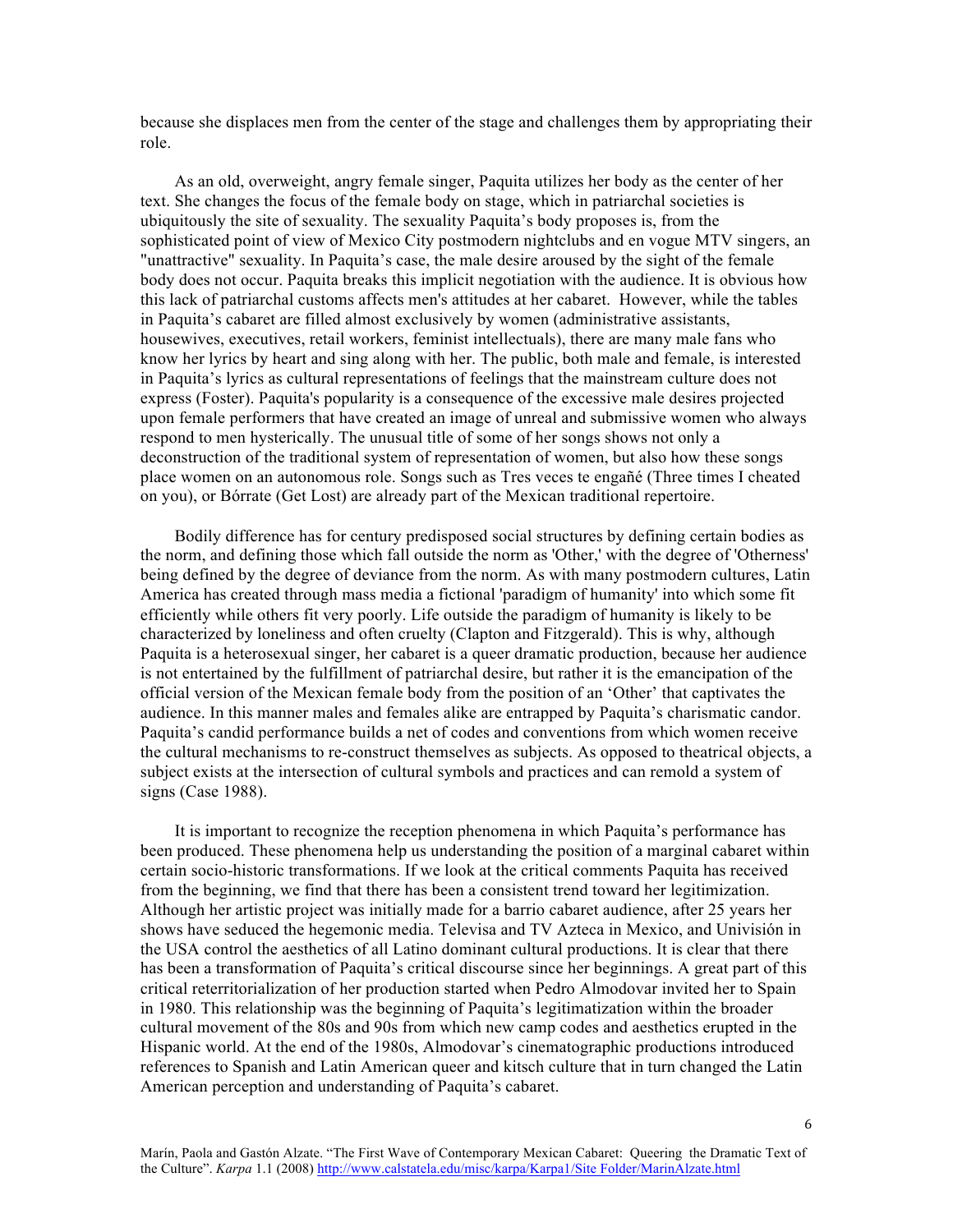## **JESUSA RODRÍGUEZ**

 Within the panorama of the Mexican capital's contemporary theater, Jesusa Rodríguez is probably one of the most original and controversial figures. Rodríguez and her partner, the singer/composer/pianist Liliana Felipe, founded an independent cabaret in Coyoacán called El Hábito. There, Rodríguez performed and directed more than 320 shows in ten years (1990-2000). El Habito is now under the administration of Las Reinas Chulas, a group of contentious young satirists devoted to cabaret, and Rodríguez is now dedicated to independent projects.

 All cabaret works of Rodríguez and Felipe are an open debate about contemporary theatrical forms. This attitude is related to the extensive journey Rodríguez has undergone throughout her long career departing from traditional theater, opera, operetta and finally arriving to cabaret. Like Hadad, Rodríguez is deeply influenced by German cabaret and Mexican Teatro de carpa, both from the beginning of the century. For her, cabaret is a "mother" genre in which it is possible to make use of all theatrical models in which she has been involved. Rodríguez satirizes contemporary Mexican politicians such as presidents, secretaries of state, and prominent people of Mexican cultural life. She also parodies historical lesbian symbols such as Frida Khalo—Trece Señoritas (1983), and Sor Juana Inés de la Cruz--Los Empeños de una casa (1992), Sor Juana en Almoloya: Pastorela Virtual (1995). In these particular cases Rodríguez has represented her version of Mexican history by revisiting and emphasizing the dissident sexualities of these women, who have been hidden or strategically forgotten by official culture. Rodriguez' cabaret expropriates national icons, removing them from the net of codes and meanings from which Mexican history gets power to support its hegemonic symbolic structure.

 From within the parameters of the cabaret genre, Jesusa Rodríguez continues the conjectural line of Teatro de Carpa and explores the realm of entertainment in order to build her political dissidence. One of these explorations has to do with her job outside the cabaret. Teatro de carpa was the theater of the underdogs of the '20s and '30s in Mexico City, which mixed circus spectacles, political satire and frivolous theater. In order to resuscitate this dynamic Rodríguez has worked in many popular theatrical activities, especially with pastorelas: a colonial mixture of religious teachings, Indigenous-Mexican folklore, and mostly vulgar comedy. Though they initially developed as part of a trans-cultured form of religious practice in the 16th century, pastorelas exist today either as an evolved popular practice or as a self-conscious postcolonial strategy of avant-garde artists such as Rodríguez. Traditionally the plot revolves around the pilgrimage of shepherds to Bethlehem to see the newborn Christ Child, although according to medieval tradition an evil spirit is one of the most important characters. The titles of some of her pastorelas give us an idea of Rodríguez' subversive modifications: Narco-pastorela: el cartel de Belén (1990), El derecho de abortar (1999), Pastorela terrorista (2004). Rodríguez' "outside" cabaret work accomplishes an important task as a popular provider of alternative and alterable interpretations of Colonial and present times. All Rodríguez work queers official discourse that holds colonial history frozen in time.

 It is important to mention the Mexican comedy company La Chinga (1997) when studying Rodriguez' theatrical work "outside" the cabaret. Consisting of different young actors from marginal areas of Mexico City who have been trained by Rodríguez' cabaret and other artistic colleagues, the company has made presentations in public places such as squares, parks, and schools using archetypal popular characters taken from the streets. This project has generated similar enterprises, such as Prometeo (2000), with a more political aim. Prometeo was created in memory of the 45 victims of the massacre of Acteal who were assassinated by Mexican federal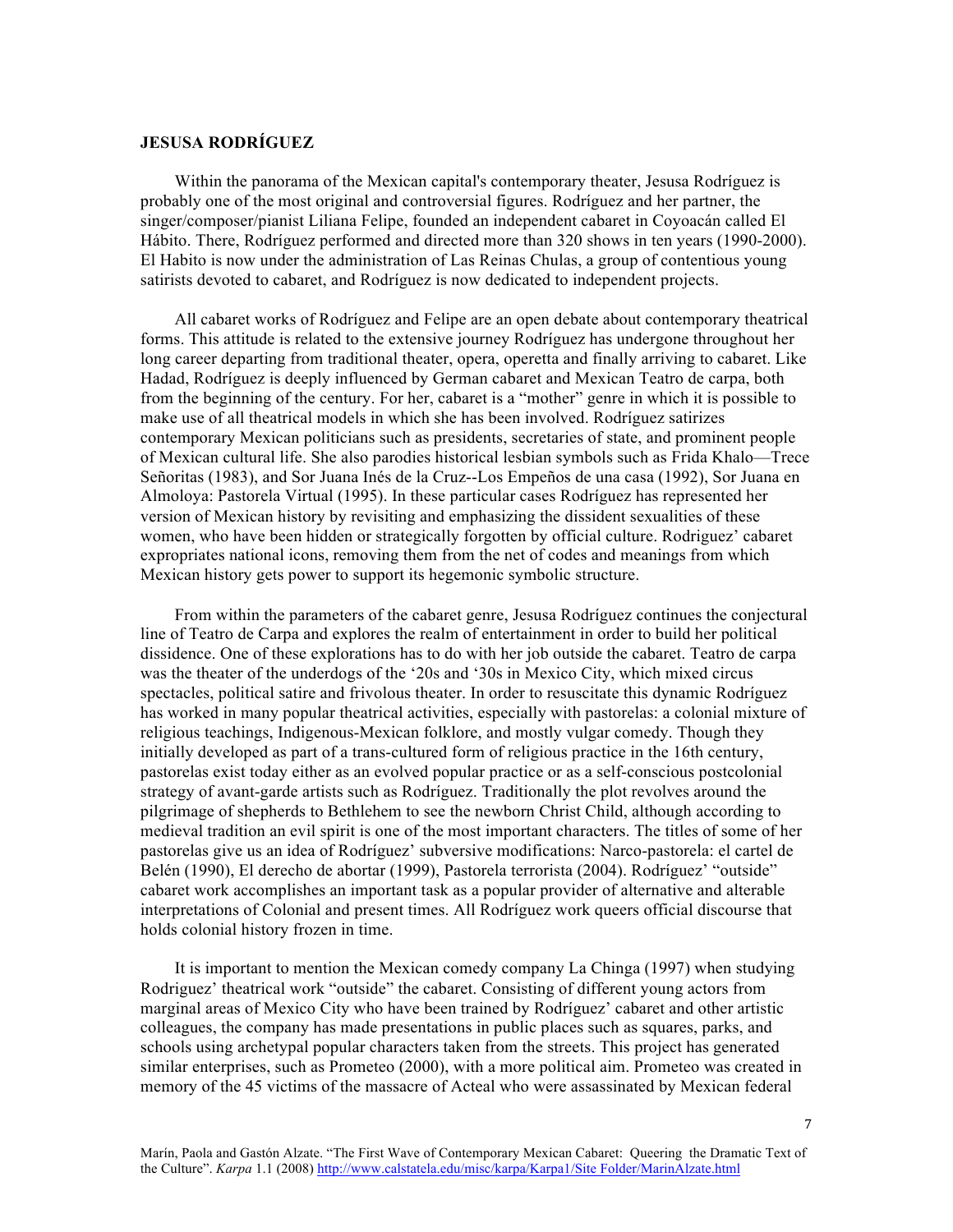military forces, the government of Chiapas and PRI paramilitaries in 1997. Extending her work even farther, Rodríguez is frequently involved with confrontational street interventions, such as the time she fought against the construction of a commercial mall inside the Archeological Zone of Cuicuilco (1999). These ruins date back to 500 B.C., are the oldest large-scale construction in central Mexico still standing, and are now almost completely surrounded by new buildings due to the failure of the opposition's conservation campaign. Yet another example of Rodríguez' sociopolitical action was her opposition to the return of former president Salinas de Gortari, whom many believed was responsible for producing the contemporary economic crisis in Mexico. Rodriguez' response was to lead a group of protesters, who screamed strong political slogans such as "Get out criminal Salinas," "Salinas de Gortari: Drug Dealer-politician," and wrote the word "KILLER" in red letters across the stone wall surrounding Salinas' home.

 One can see in these examples that Rodríguez believes cabaret to be a complex and intense political tool. Art and cabaret are for her inevitably linked to contemporary history. Rodríguez sees no separation between cabaret performance and street protest; both are crucial aspects to her work as an artist exploring the personal and public dramas of Mexican culture. From President Fox and his wife Marta Sahagún to Benito Juárez (Foximiliano y Martota-2003), almost all the icons of contemporary Mexican culture have been represented and recontextualized in Rodríguez' factory of symbolic transformations. As a queer dramatic production, her work looks insistently for the fissures of the Mexican patriarchy, not only to mock and parody them, but also to appropriate their power of interpretation.

### **TITO VASCONCELOS**

 As with Rodríguez and Paquita, Tito Vasconcelos is the owner of a cabaret, which he calls Cabaretito (which means "small cabaret" and is a combination of the word cabaret with his name, Tito). Through his work Vasconcelos has linked the canonic tradition (Greek Theater, Shakespeare, Dario Fo, Ibsen, and American Music Theater) with the Review Theater of the Mexican revolution. His cabaret is a balance between a theater/cultural genre known as Camp and Mexican Review Theater, focusing on the hyperbolic aspect of both genres. Whereas Revista exaggerates the archetypal characters of Mexico City, Camp exaggerates both queer aspects of lesbian and gay culture and also aspects of heterosexual gender construction. From Camp, Vasconcelos has taken a sense of superficiality that, in his cabaret, adopts the form of both a social and political criticism. Vasconcelos believes the intersection of these two seemingly incompatible cultural elements, "pop" culture and socio-politics, reveals Mexican life's deepest conflict.

 As a consequence of his complex approach, Vasconcelos' cabaret demands constant metamorphosis. One can appreciate this metamorphosis in Mariposas y Maricosas (1984). Following the theatrical ideas of Charles Ludlam and his Theater of the Ridiculous, with whom Vasconcelos had studied in New York, Vasconcelos built a dramatic persona based on Chepina Peralta, a star of 1970s Mexican pop culture. In his representation of Peralta, Vasconcelos combined the Mexican Revista style, popular TV culture, Camp theater and political issues to produce one of his famous characters: Doctora Tatiana Ilhuicamina. Vasconcelos' Doctora Tatiana was, unlike Peralta, a feminist cooking teacher and gay rights advocate. As Armando Prieto asserts, with Vasconcelos' Doctora Tatiana both satirized and subverted the way in which popular heterosexual culture uses folklore and female characters, converting them into official icons of a supposed Mexican nationality ("Camp, Carpa and Cross-dressing"). The result is a rigid, unchanging female identity that leaves no room for the progressive elements of contemporary Mexican culture. It is this petrification of female identity that, through his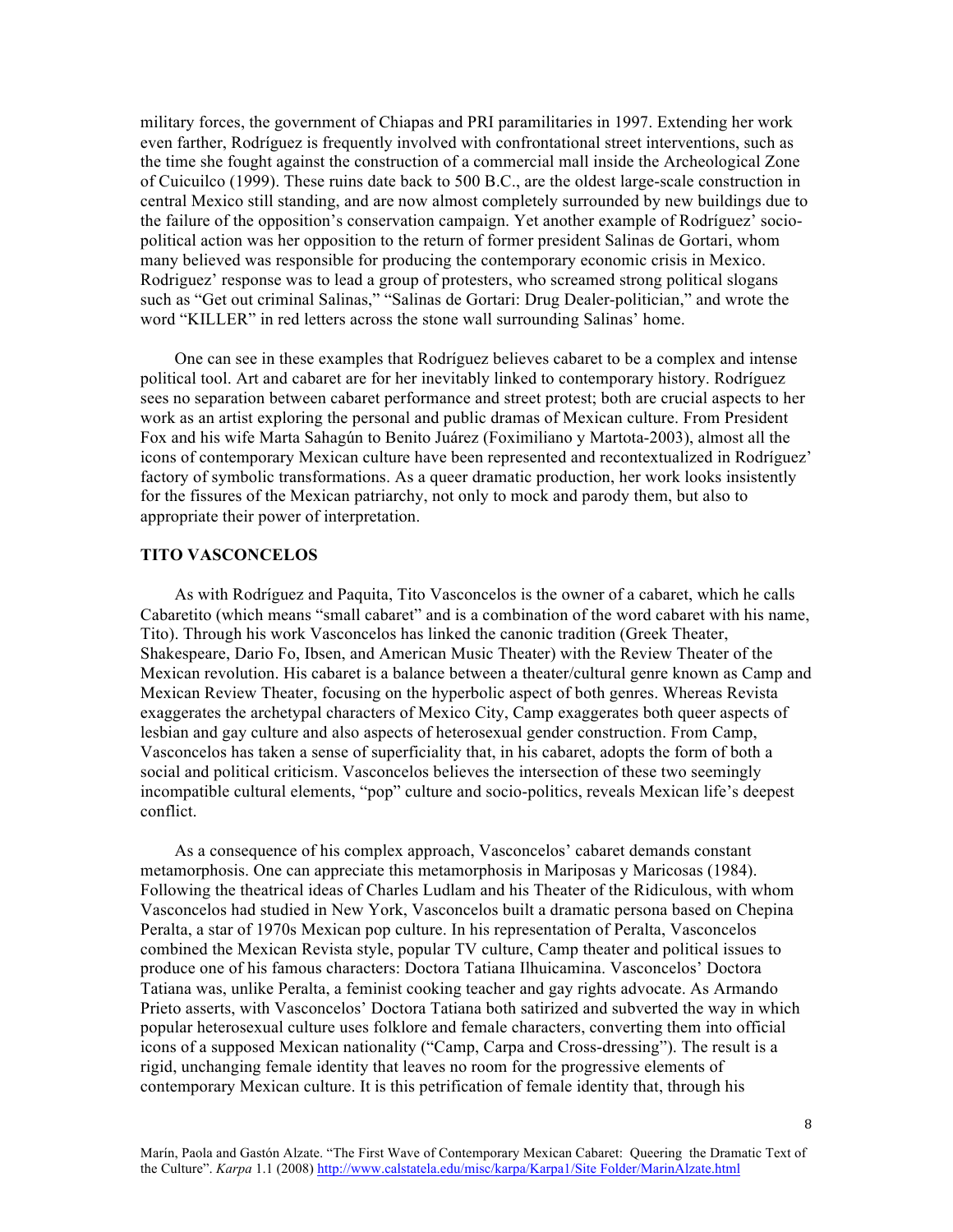metamorphosis of popular female icons, Vasconcelos objects to. At the same time, Vasconcelos objects to the ways in which Mexican gay culture assumes onto gay identity the heterosexual feminine subjectivity embodied by female icons such as Peralta.

 Unlike Rodríguez, whose sophisticated cabaret demands a high degree of political analysis from its audience, Vasconcelos is more interested in the popular roots of Revista. For this reason, although Vasconcelos and Rodríguez have worked together on projects such as La Chinga, Vasconcelos' cabaret tends to be more closely related to popular culture and gay culture, exploring icons and topics from Mexican "B" movies, advertising, and TV programs. Sexo, pudor y aliens (1998) is a good example; the title is a parody of a popular Mexican drama and later a film called Sexo, pudor y lágrimas, which attempts to show—not very successfully—the existential tribulations of high-class, thirty-something couples in Mexico City. As in the old Revista of the beginning of the century, in Cabaretito the actors are required to read newspapers and adapt their roles accordingly. An example of this type of cabaret is Los Ángeles de Chente (2001), which was created the same day as the inauguration of Vicente Fox as president of Mexico. During its first week running, the audience knew perfectly well the joking references being made to President Fox. In its second week, the topic of the president was losing interest, forcing the actors to move to other references such as the Zapatista movement, though they kept the structure of the original play. This dynamic implies a large investment of time and requires very skilled acting for improvisation, in which Vasconcelos is a maestro. This is also true for the new generation of actors and directors who are welcome to suggest any idea, topic, or play for his cabaret. Within the theatrical community, Vasconcelos is well known for his generosity and pedagogical skills.

 One of Vasconcelos' most interesting projects was his work in regard to pedagogy alongside senior students of the CUT (Centro Universitario de Teatro-University Center for Theater), with whom Vasconcelos created the play Shakespeare a la carta (1997). In this cabaret, the audience would choose a sketch according to a menu they received upon arrival at the theater. Vasconcelos and his students recreated most of the dynamics of the Comedia Dell'Arte, but they did so from the perspective of Mexico City's gender and archetypal characters from Mexican lithography of the 19th century. As we can see from this example, Vasconcelos' cabaret work is significant because of his postmodern translation of the old Musical Review Theater's dynamics from the beginning of the century. His adaptation of canonical theater via gender issues and pop culture has produced one of the most critical yet hilarious Cabaret Theater shows in Contemporary Mexican history.

### **FRANCIS**(\*)

 Our fifth performance artist is firmly rooted in popular culture. Francis is a drag queen who has had a very long artistic career. She was initially an actor in films, soap operas, and plays, though she eventually became the owner of her own company of celebrity impersonators. Francis has toured in the most important cities in Mexico and has visited California and Texas with her show. She frequently performed in one of the most popular and traditional theaters in the history of Mexico City: La Blanquita. The audience of this theatre is made up mostly of married or engaged lower class couples, a group which does not represent the demographic that usually attends transvestite shows. The popular acceptance of Francis' show is astonishing because homophobia is a common characteristic of Mexican culture. As with Juan Gabriel, a very popular gay singer whom today is a national icon, Francis portrays an explicit queerness that is striving for validity. The marginality of Francis' drag queen performance in the context of the performing arts is more critical than the other artists analyzed in this article because, in spite of her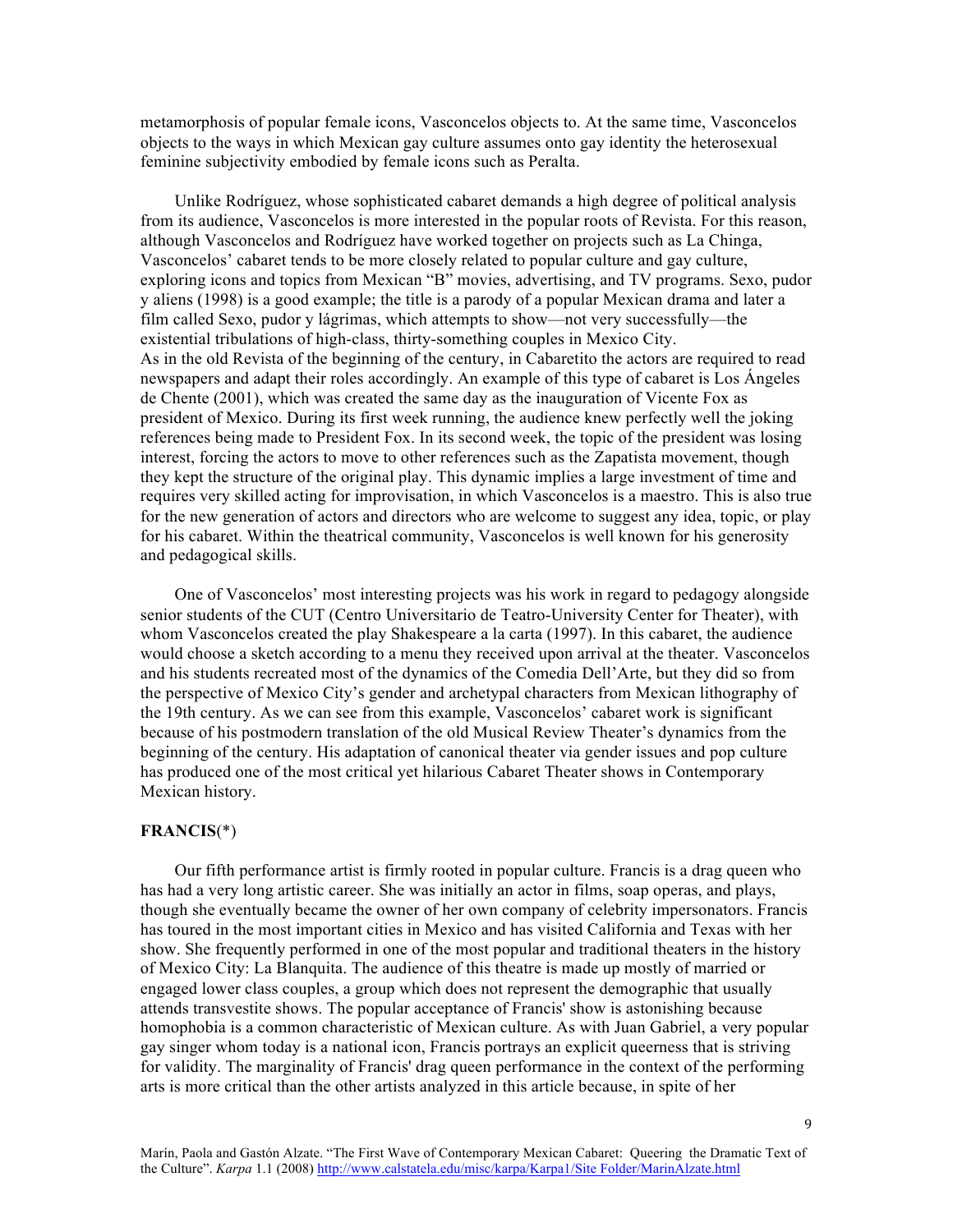popularity, there is no mention of her company in any cultural magazines except for those advertisements paid for by her manager. If Paquita is a charismatic Other, discussed by feminists, artists, politicians, housewives and the general public, then Francis is an offensive Other whom many go to see perform but few are willing to talk about.

 In Francis' cabaret it is never clear when she is engaging in a characterization of her sexual subjectivity and when it is a matter of her performance personae. Francis confronts her audience in a vulgar manner. Continuing the tradition of the most popular albureros, Francis' show is based on nationalist and politically incorrect jokes. Theatrically speaking, this confrontation allows Francis to gain power through the intimidation of the audience by manipulating their homophobic fears. This can be seen in her comments to male spectators such as: "Have you not seen a fag before? Come on, come on, smile, and enjoy yourself." Besides this unexpected and rude behavior with the audience, Francis also has a quasi-fascist, conservative ideology that easily irritates almost all Mexican intellectuals, gay or not. Francis is particularly known for her hostility and criticism towards political associations that deal with gay issues. The result has been a very modest appreciation of her show among progressive gay circles in Mexico throughout the last 20 years. Nevertheless, the more Francis' show loses its approval by the leftist or non-repressive perspective, the more popular she becomes within the official Review Theater genre, which tends to support conservative agendas such as anti-gay legislation.

 Due to Francis' genuine efforts to make her drag queen show visible and because the mainstream culture is unable to repress it in absolute terms, she has been able to negotiate a justifiable social space for herself and her performance. Nevertheless, Francis has had to change parts of her original transvestite show that were exclusionary of the heterosexual lifestyle. She did this to include her heterosexual audience, thereby maintaining her negotiated social performance space. However, large parts of the original show remain, such as Francis' subversive challenge to the field of macho symbolic representation. Francis often does this by making jokes, which assume her male audience has previously had homosexual experiences:

 Ladies, do not get scared. My queens, beside my "big" words and dirty stories, what I am going to tell you is that there is nothing different or new here. And you, male soap opera stars, you calm down too. Relax babies, especially those of you in front of me. Maybe because you see that I have already begun to fuck some of you that are in the first row, you wet your pants and you are thinking: "what is this whore going to tell me now." Do not worry; I am not going to do anything you have not done before (García Escalante).

 This strategy allows Francis to emphasize what, in her eyes, is a double standard. Her dramatic production points to how Mexican homophobic homosocialism may mask routine homoerotic practices. In this Mexican male scenario, homosocialism is very public: the cantina, the soccer field, the professional organization (e.g., army), the workplace, the privileged masculine space created at any social event. Homosocialism is primarily homophobic—or at least, speaks implicitly a discourse of homophobia—although it may shade off into private practices of homoeroticism: two men in the public space of the cantina get "homosocially" drunk and then in the private space of the bathroom or a hotel engage in homoerotic practices (Lumsden, Nuñez Noriega).

 It is this sort of gender dynamics within Mexican culture that Francis wishes to call attention to and question. As a transvestite, Francis is able to take advantage of her position within the system of gender duality to strategically portray herself as sometimes a man and sometimes a woman in her cabaret jokes. On the cabaret stage, this switches between her masculine and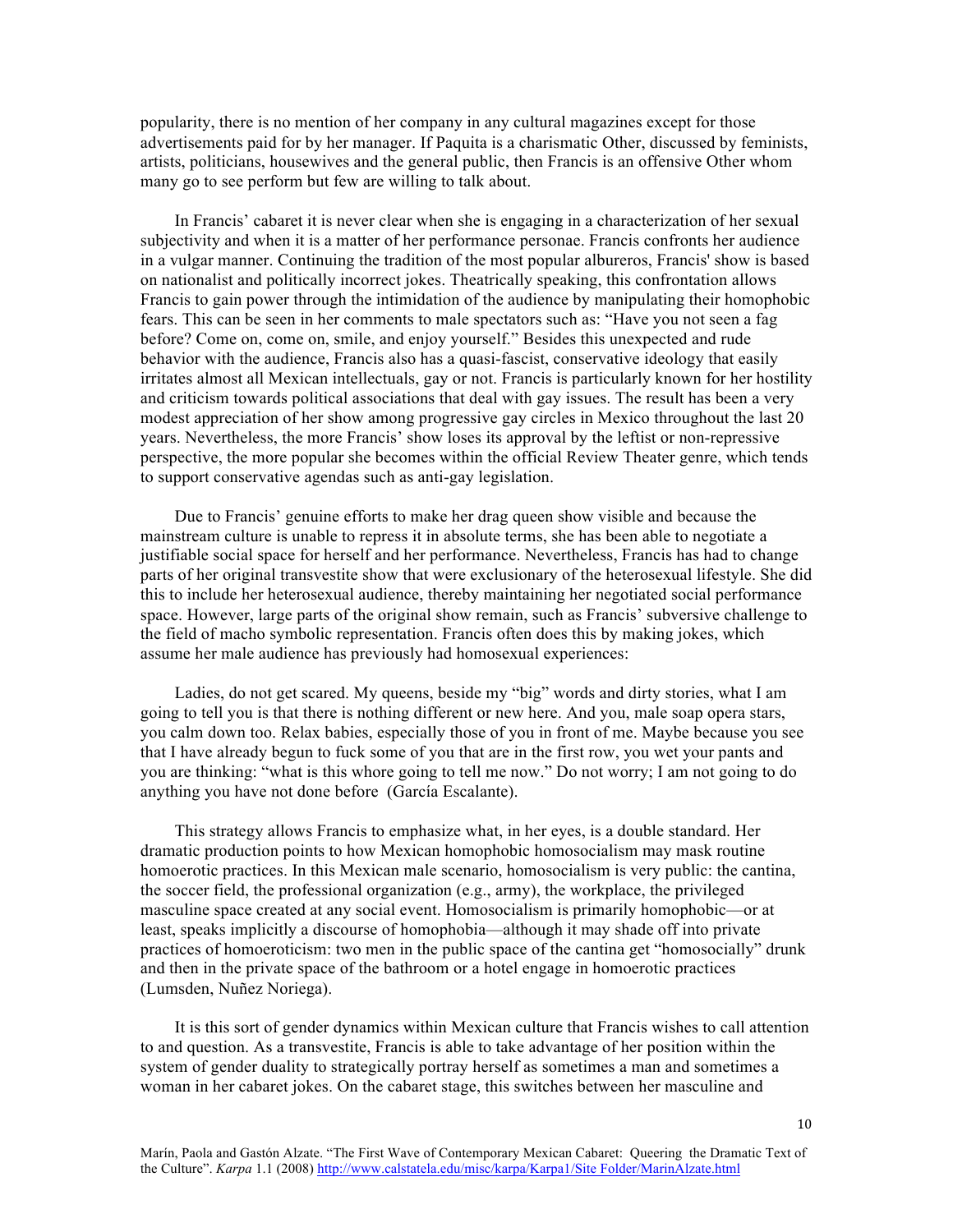feminine roles, producing an alteration in the symbolic position of the passive homosexual within Mexican culture. As Francis herself has explained, were she merely "gay" she would not succeed as a performer. Francis has taken the flamboyant and rebellious social imaginary of the transvestite from within her culture and has manipulated it to develop a theatrical persona. This strategy of producing visibility inside the Mexican Review Theater genre is very significant when one takes into account the stigmatization of femininity as something invisible, weak, and fragile. Francis also uses this flashy transvestite dynamic to gain a voice; in doing so, she erupts into the masculine sphere.

 Francis' cabaret is a clearly queer scene in which heterosexual men can be in contact, theatrically speaking, with a feminine homosexual transvestite. In this way, what Francis achieves is paradoxical. On the one hand she reinforces the patriarchy underlining her jokes about gay stereotypes and misogynist views of women, and on the other hand she symbolically liberates the ambiguous, masculine homophobia that underlines the obsolete, normative categories of sexual differences. She also denounces the energies devoted toward the legitimacy of male bisexuality inside Mexican culture.

#### **CONCLUSION**

 The main characteristic of Mexican cabaret, when compared to other theatrical genres, is its particular dedication to the immediate present. Each of the Mexican artists studied here dedicates her or his artwork to this immediacy. Cabaret is the theatre of great fallacies, dreams, and collective disappointments. It is the ontology of the immediate social and political present. Nevertheless, many consider the cabaret a "minor" theatrical genre. Therefore, one of our purposes in this essay is to argue the legitimacy of its emergence and integration into genuine postmodern Latin American culture. In doing so, we are not interested in erasing the stigma of cabaret's position as an outsider. To the contrary, we wish to show that its main cultural energy, which is spent on producing new codes and rejuvenating old ones, comes precisely from its marginality from both the mainstream media and institutionalized theater. It is from its nonconformist understanding of culture that cabaret scrutinizes the hybridized political and sexual web of signs that builds the postmodern Mexican reality.

 Hybridization is becoming one of the most influential processes in our globalized world. "Metropolis" and "Borders" are two of the spaces in which hybridization processes are most intense (García Canclini, 1998). Mexico City qualifies as both a metropolitan area and a border region; it is one of the largest cities in the world, and its global media culture generously blends with its popular and indigenous cultures and languages. The deterritorialization that is produced as a result has found its theatrical homeland in the hyper dramatic narrative of cabaret. Hadad, Paquita, Rodríguez, Vasconcelos, and Francis have rehabilitated their bodies as reterritorialized and hybrid scenic stages. Their particular focalization on the human physical self should be understood as a response to the progressive devaluation of more traditional forms of language. The present-day skepticism of traditional language in Mexican culture has produced a rift within the patriarchal theatrical community. Cabaret is a sign of this cultural fissure which process of emergence started in the 1980s and led to the genre's legitimacy near the end of the 1990s. This process is unfinished, however, due to the queer, nonconformist and insubordinate nature of cabaret.

 The devaluation of language is an issue not confined to Mexico and Latin America; it is part of a wider movement within Western theater that does not trust traditional canonical text as a faithful vehicle of expression of the contemporary human condition (Brecht, Ionesco, Artaud).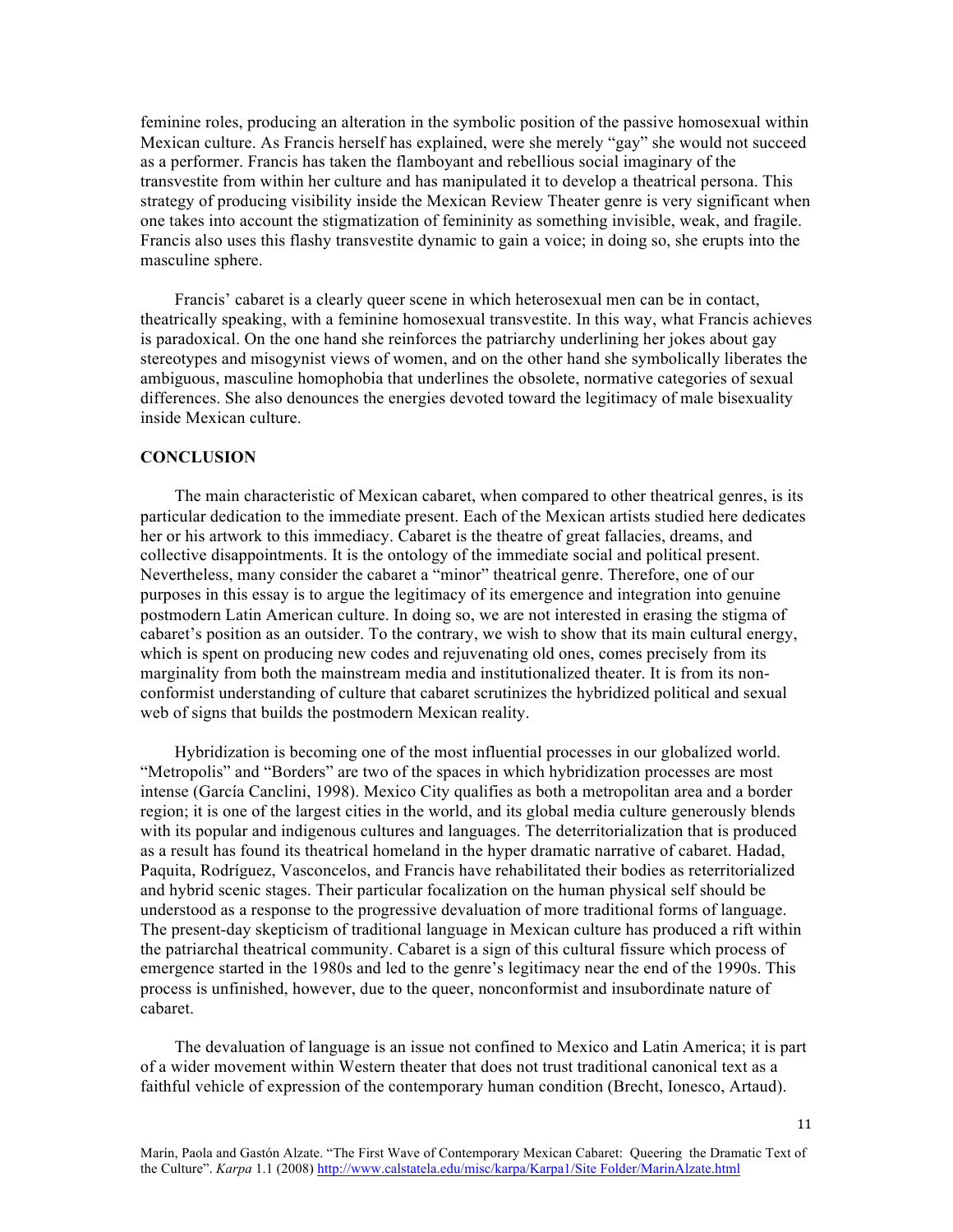This process, which occurs within popular culture and theater, also initiates complex manifestations such as Paquita's refusal to introduce her songs or talk to the audience during her show. Nevertheless, this devaluation also has multifaceted implications that become clear when one studies Hadad's baroque carnality, Vasconcelos' Camp/Revista Theater, and Jesusa's political Cabaret. Because such Cabaret performers feel that contemporary theater's tools are not sufficient for expressing postmodern reality, they find their identities in the heritage of popular culture by revisiting the Teatro de Carpa and Musical Review Theater.

 All the performers analyzed in this paper use their bodies and words as tools to showcase the tension within the social order. Consciously or unconsciously, all of them have faith in the contemporary Western theatrical belief of creating theater that serves one's own truth. Hadad, Rodríguez, and Vasconcelos recreate lesbian and gay bodies through combining the influences of underground Mexican tradition and Western culture; they do this as a way to question the official construction of gender, politics, and history. In the case of Paquita, this truth is related to the creation of a dissident space within Mexican popular love songs. Paquita represents a viable alternative role for women in popular culture, far from the stereotypically beautiful, submissive, and seductive female singers who abound in the Mexican mass media. By using techniques such as the naturalization of the transvestite body, Francis also incarnates a degree of interrogation of Mexican bisexual masculinity. As such examples illustrate, these artists' productions are expressions of the wide range of sexual representations a city as diverse and complex as Mexico City offers. Additionally, the diversity of their performances provides proof of the essentially hybrid and queer soul of the Mexican culture as a whole. Mexican cabaret as a dramatic text of the culture puts in crisis the traditional collective models of symbolization. Simultaneously, its unique position allows cabaret to propose alternatives to the uniform cultural production of subjectivities. In doing so, they call attention to the fragmentation and multiplicity of our reality, and especially to the need for non-dogmatic and queer perceptions of it.

(\*) Francis died on October 10, 2007, after this article was written.

### **Works Cited**

Alzate, Gastón A. *Teatro de Cabaret: imagnarios disidentes*. Irvine: Gestos. 2002.

Butler, Judith. *Gender Trouble: Feminism and the Subversion of Identity.* New York: Routledge, 1990.

Case, Sue Ellen. "Performing the Cyberbody on the Translational Stage." *Degrés* 28,101: 3-16. 2003.

---. *Feminism and Theater.* Hampshire: Macmillan, 1988.

Clapton, Jayne and Jennifer Fitzgerald. "The History of Disability: A History of 'Otherness'." *New Renaissance magazine* 7,1. http://www.ru.org/articles.html. 1997

Constantino, Roselyn. "Through Their Eyes and Bodies," pp. 398-421 in Alicia Arrizón and Lillian Manzor (eds.), *Latinas on Stage.* Berkeley: Third Woman Press, 1995.

Doty, Alexander. *Making Things Perfectly Queer: Interpreting Mass Culture.* Minneapolis: U of Minnesota P, 1993.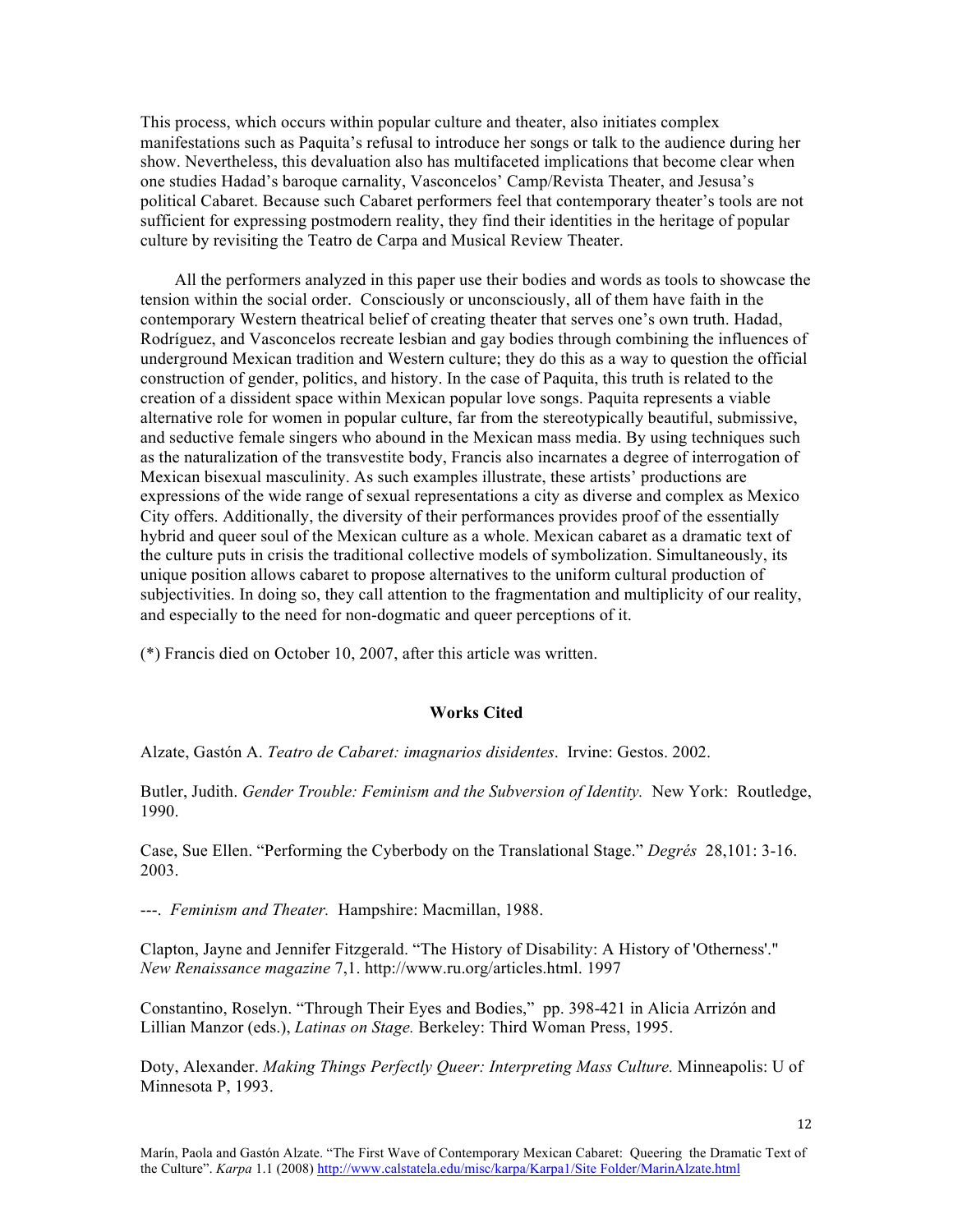De Lauretis, Teresa. *The Practice of Love: Lesbian Sexuality and Perverse Desire.*  Bloomington: Indiana UP, 1994.

Deleuze, Gilles and Felix Guattari. *Anti-Oedipus: capitalism and schizophrenia.* Minneapolis : University of Minnesota Press, 1983.

Foster, David W. "Paquita La Del Barrio: Singing Feminine Rage." *Ciberletras* 1,2 http://www.lehman.cuny.edu/faculty/guinazu/ciberletras/v01n02/Foster.htm. 2000.

---. *Sexual Textualities.* Austin: U of Texas P. 1997.

Franco, Jean. *Plotting Women: Gender and Representation in Mexico.* New York: Columbia UP, 1989.

García Escalante, Francisco. *El Quinto de Francis*. Denver : audiocassette. 75 min. 1997.

García Canclini, Nestor. "¿Ciudades multiculturales o ciudades segregadas?" *Debate Feminista* 17: 3-19. 1998.

---. *Hybrid Culture: Strategies for Entering and Leaving Modernity.* Minneapolis: University of Minnesota Press, 1995.

Herlinghaus, Hermann. *Narraciones Anacrónicas de la Modernidad. Melodrama e Intermedialidad en América Latina*. Santiago de Chile: Editorial Cuarto Propio, 2002.

Liguori, Ana Luisa. "Las investigaciones sobre la bisexualidad en México." *Debate feminista* 11: 132-56, 1995.

Lumsden, Ian. *Homosexualidad, sociedad y Estado en México.* México: Solediciones/Canadian Gay Archives, 2003.

Martín-Barbero, Jesús. "Identidad, tecnicidad y alteridad," *Revista Iberoamericana* 59: 367-388. 2003.

---, and S.Muñoz (Coord.) *Televisión y melodrama.Géneros y lecturas de la telenovela en Colombia*, Tercer Mundo, Bogotá, 1992.

Monsiváis, Carlos. "Los espacios marginales". *Debate feminista* 17: 20-38. 1998.

---. *Rostros del cine mexicano*. México: CONACULTA, 1999.

Merlin, Socorro. *Vida y milagro de las carpas.* Mexico:INBA/CITRU. 1995.

Núñez Noriega, Guillermo. *Sexo entre varones. Poder y resistencia en el campo sexual*. Sonora: El Colegio de Sonora-PUEG-UNAM. 1996.

Paz, Octavio. *El laberinto de la soledad.* México: Fondo de Cultura. 1980.